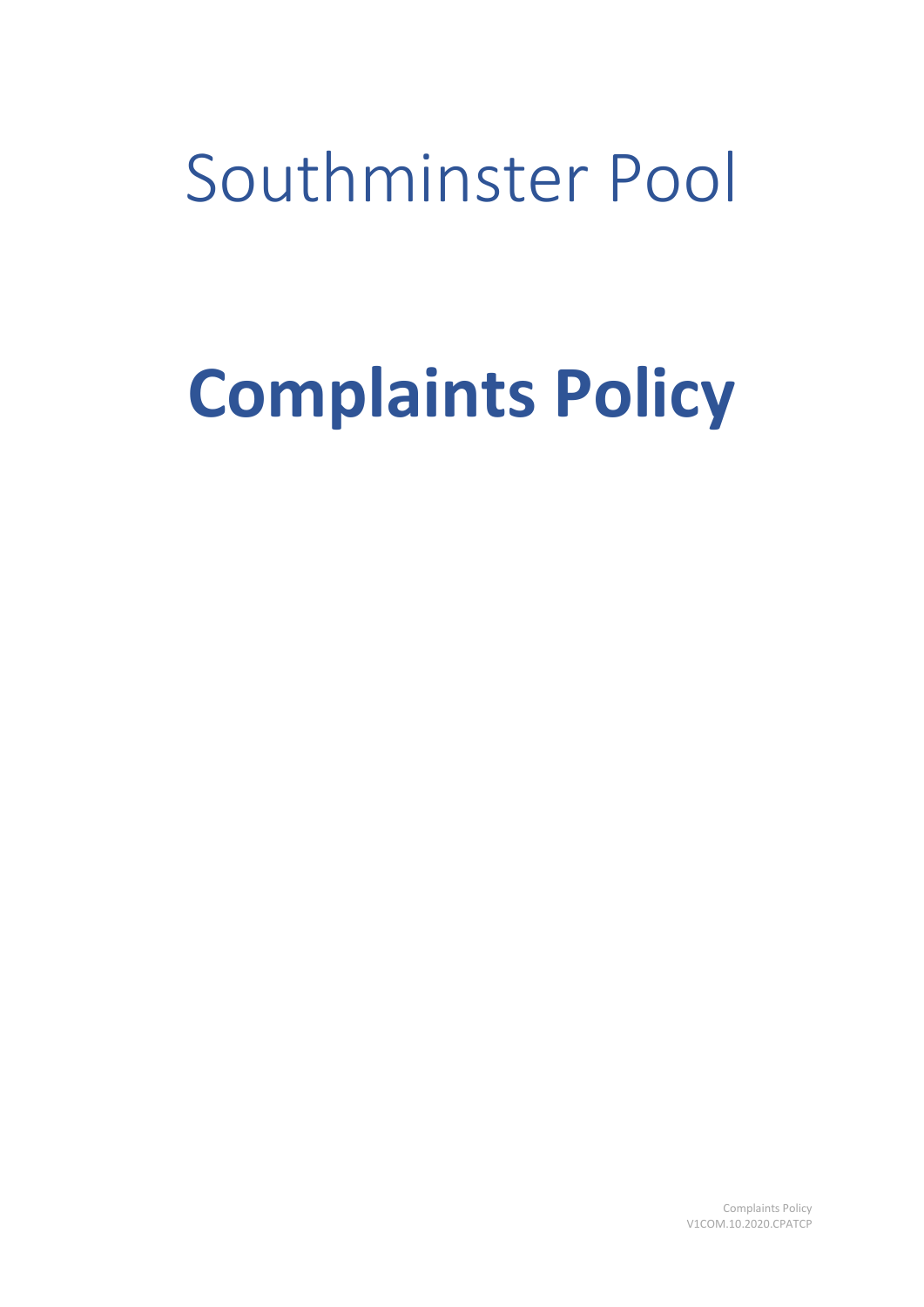## Contents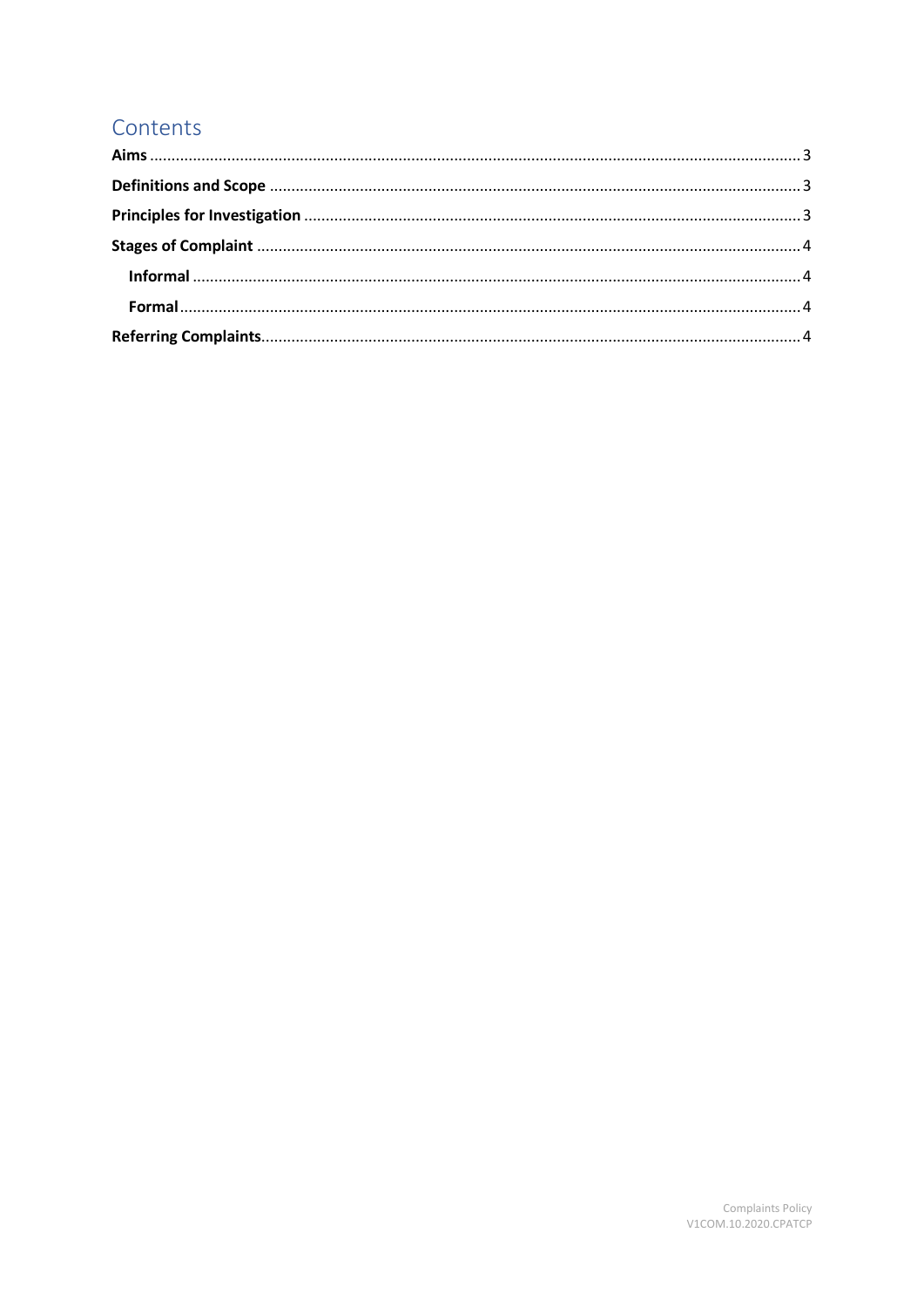#### <span id="page-2-0"></span>Aims

Southminster pool aims to meet its obligations when responding to complaints from all learners, and others involved in the delivery and assessment of RLSS UK qualifications and awards.

When responding to complaints, we aim to:

- Be impartial and non-adversarial
- Facilitate a full and fair investigation by an independent person or panel, where necessary
- Address all the points at issue and provide an effective and prompt response
- Respect complainants' desire for confidentiality
- Treat complainants with respect
- Keep complainants informed of the progress of the complaints process

We try to resolve concerns or complaints by informal means wherever possible. Where this is not possible, formal procedures will be followed.

### <span id="page-2-1"></span>Definitions and Scope

A concern is defined as 'an expression of worry or doubt over an issue considered to be important for which reassurance are sought'.

We will resolve concerns through day-to-day communication as far as possible.

A complaint is defined as 'an expression of dissatisfaction however made, about actions taken or a lack of action'.

We intend to resolve complaints informally where possible, at the earliest possible stage.

There may be occasions when complainants would like to raise their concerns formally. This policy outlines the procedure relating to handling such complaints.

#### <span id="page-2-2"></span>Principles for Investigation

When investigating a complaint, we will try to clarify:

- What has happened
- Who was involved?
- Where this happened
- When this happened
- What the complainant feels would put things right

We intend to address complaints as quickly as possible. To achieve this, realistic and reasonable time limits will be set for each action, once the necessary details of the complaint have been received. Where further investigations are necessary, new time limits will be set, and the complainant will be provided of the new deadlines with an explanation for the delay.

We expect that complaints will be made as soon as possible after an incident arises, and no later than 3 working days afterwards. We will consider exceptions to this time frame in circumstances where there were valid reasons for not making a complaint at that time, and the complaint can still be investigated in a fair manner for all involved.